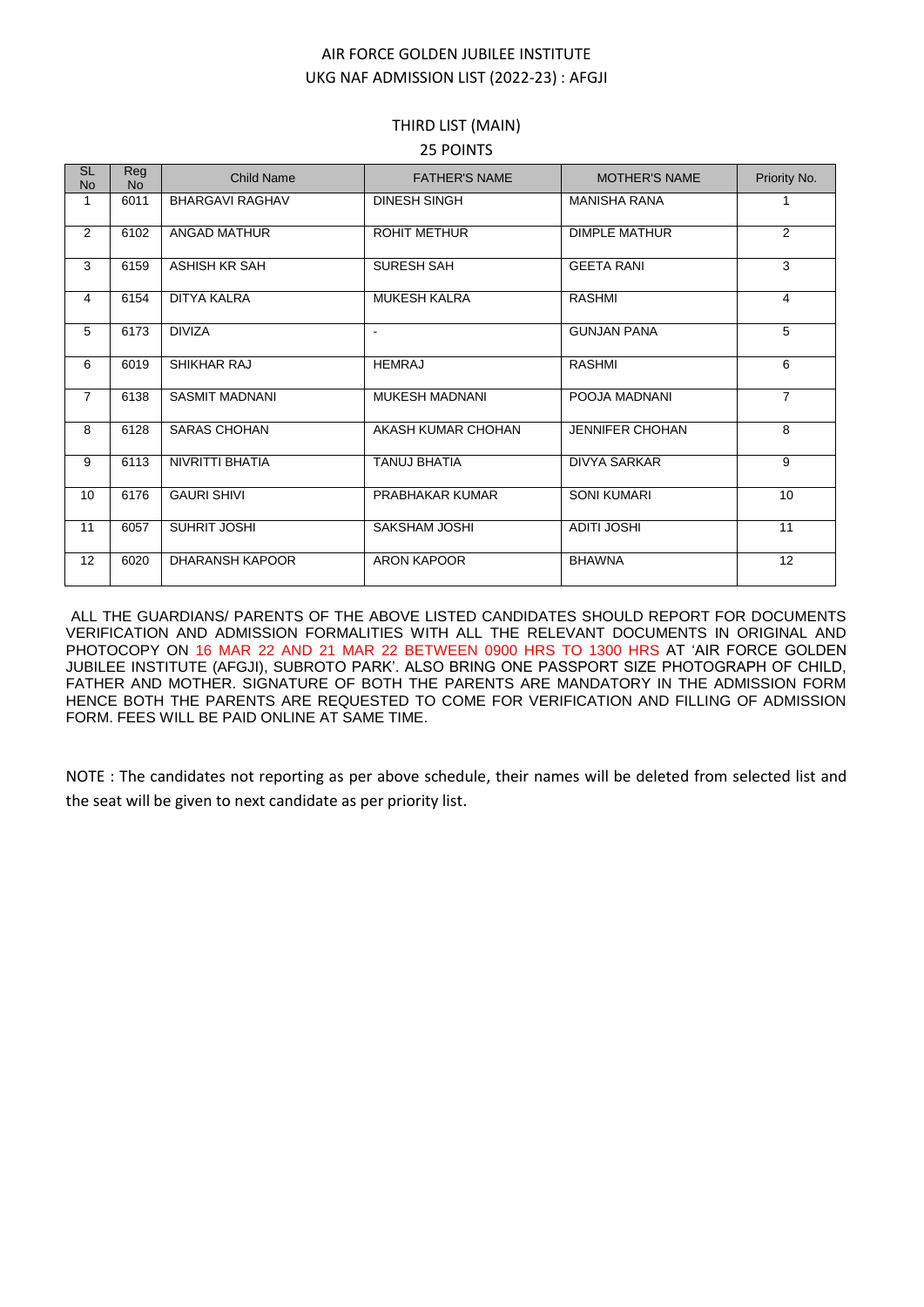## AIR FORCE GOLDEN JUBILEE INSTITUTE UKG NAF ADMISSION LIST (2022-23) : AFGJI

## THIRD LIST (WAITING) 25 POINTS

| SI<br>No.      | Reg N <sub>0</sub> | <b>CHILD NAME</b>                        | <b>FATHER NAME</b>                       | <b>Mother Name</b>           | Priority<br>No. |
|----------------|--------------------|------------------------------------------|------------------------------------------|------------------------------|-----------------|
| $\mathbf{1}$   | 6091               | KIARA TRIPATHI                           | <b>VAIBHAV TRIPATHI</b>                  | <b>DIMPLE TRIPATHI</b>       | 13              |
| 2              | 6058               | PRANVAT SINGH NAYYAR                     | JASPREET SINGH NAYYAR                    | TARAN KUAR BEDI              | 14              |
| 3              | 6004               | <b>SAKSHAM KUMAR</b>                     | YOGESH KUMAR                             | <b>MONIKA</b>                | 15              |
| 4              | 6119               | <b>ADVIK GUPTA</b>                       | AVINASH GUPTA                            | MEGHA                        | 16              |
| 5              | 6611               | <b>VEDANT CHOPRA</b>                     | <b>DEEPAK CHOPRA</b>                     | <b>RICHA CHOPRA</b>          | 17              |
| 6              | 6055               | <b>HRIDHAAN RUKHEJA</b>                  | <b>CHANDER RUKHEJA</b>                   | <b>BHANNA RUKHEJA</b>        | 18              |
| $\overline{7}$ | 6093               | <b>KRISHIV NAGPAL</b>                    | ASHISH NAGPAL                            | <b>RASHI NAGPAL</b>          | 19              |
| 8              | 6133               | SHIVANSH CHOUDHARY                       | SANDEEP KUMAR                            | <b>SHILPA</b>                | 20              |
| 9              | 6005               | <b>KANV TIWARI</b>                       | PANKAJ TIWARI                            | MEENAKSHI TIWARI             | 21              |
| 10             | 6095               | <b>RUDRANEEL</b><br><b>BHATTACHARJEE</b> | RITURAJ BHATTACHARJEE                    | SAMA BHATTACHARJEE           | 22              |
| 11             | 6182               | <b>HAZEL JAIN</b>                        | <b>SUKANT JAIN</b>                       | <b>RICHA SHARMA</b>          | 23              |
| 12             | 6165               | <b>STANZIN DISKIT</b>                    | AMIT DOGRA                               | <b>SONAM YANGDOL</b>         | 24              |
| 13             | 6172               | MANHAR DEEP SINGH BAMMI                  | MANKAN DEEP SINGH BAMMI                  | <b>HARJINDER KAUR</b>        | 25              |
| 14             | 6056               | RIFAAH FATIMA                            | WAZID ALI                                | <b>SANA MATEEN</b>           | 26              |
| 15             | 6283               | LAKSHIV SETHI                            | SUDHIT SETHI                             | <b>DEEPTI SETHI</b>          | 27              |
| 16             | 6167               | SHIVANSH CHAUHAN                         | ASHWANI KUMAR                            | <b>PAVITA DEVI</b>           | 28              |
| 17             | 6606               | <b>VARNIKA THAKUR</b>                    | <b>SUSHIL KUMAR</b>                      | NISHA KUMARI                 | 29              |
| 18             | 6181               | ANAYRA SHARMA                            | ADITYA KUMAR                             | <b>ISHA SHARMA</b>           | 30              |
| 19             | 6098               | TAKSH KAPOOR                             | KAMAL KAPOOR                             | DEEPTI KAPOOR                | 31              |
| 20             | 6169               | KIARA MAKKAR                             | NITIN MAKKAR                             | YASHIKA MAKKAR               | 32              |
| 21             | 6076               | DHRITI SHARMA                            | ANKUR SHARMA                             | PRIYANKA SHARMA              | 33              |
| 22             | 6002               | DAIVIK DABAS                             | <b>VIVEK DABAS</b>                       | <b>SHALINI DABAS</b>         | 34              |
| 23             | 6101               | RANVEER SINGH DHANJAL                    | <b>AVTAR SINGH DHANJAL</b>               | <b>GURPREET KAUR DHANJAL</b> | 35              |
| 24             | 6001               | <b>VARDAN KRISHNAMURTY</b>               | KARTIK KRISHNAMURTY                      | LEENA RAWAL                  | 36              |
| 25             | 6614               | <b>SHAYAID IBRAHIM</b>                   | SHAYAID MD JAVED                         | SNEHA SM                     | 37              |
| 26             | 6022               | HARMANDEEP SINGH BEDI                    | MANINDER SINGH BEDI                      | AMANDEEP KAUR                | 38              |
| 27             | 6177               | AAVYA SHIVI                              | DIWAKAR KUMAR                            | SIMPEE KUMARI                | 39              |
| 28             | 6053               | SHAMIT SEHGAL                            | AMIT SEHGAL                              | LISHA SEHGAL                 | 40              |
| 29             | 6067               | NORAH BHATIA                             | LATE ARJUN BHATIA                        | DEEPALI BHATIA               | 41              |
| 30             | 6212               | <b>MANSEERAT KAUR</b>                    | <b>BALVINDER SINGH</b>                   | <b>SUPREET KAUR</b>          | 42              |
| 31             | 6631               | <b>SHIVWANGI</b>                         | SATENDRA KUMAR                           | POONAM KUMARI                | 43              |
| 32             | 6092               | ROHAAN SINGH                             | KHUSHAL SINGH                            | MAMTA KUMARI                 | 44              |
| 33             | 6127               | AADVIK DAS                               | PANKAJ KUMAR                             | <b>SAVITA</b>                | 45              |
| 34             | 6235               | VEDANSHI SHARMA                          | VINAY SHARMA                             | RASHMI KAUSHIK               | 46              |
| 35             | 6193               | DYUTIT CHOUDHARY                         | DEEPAK KUMAR<br><b>CHOUDHARY</b>         | RASHMI                       | 47              |
| 36             | 6252               | VIRAJ YADAV                              | <b>GAUTAM KUMAR</b>                      | ANSHU YADAV                  | 48              |
| 37             | 6616               | TIA CHATURVEDI                           | <b>MAHESH KUMAR</b><br><b>CHATURVEDI</b> | DEEPIKA CHTURVEDI            | 49              |
| 38             | 6247               | RITIKA SINGH                             | AMIT KUMAR SINGH                         | <b>JYOTI YADAV</b>           | 50              |
| 39             | 6248               | RUDRA PRATAP SINGH                       | AMIT KUMAR SINGH                         | JYOTI YADAV                  | 51              |
| 40             | 6103               | YASHMEET SINGH                           | <b>PARVEEN</b>                           | <b>MANISHA TEWARI</b>        | 52              |
| 41             | 6085               | ANUMIT KURIYAL                           | AMIT PRASAD                              | ANNU                         | 53              |
| 42             | 6122               | SHARANYA                                 | UGALE KESHAV KISAN                       | PALLAVI                      | 54              |
| 43             | 6153               | ADVIKA VAISHNAV                          | PARDEEP KUMAR VAISHNAV                   | SHAKTI SHARMA                | 55              |
| 44             | 6277               | VIVAAN SHARMA                            | <b>VINEET SHARMA</b>                     | SAKSHI SHARMA                | 56              |
| 45             | 6139               | NIYANSH GARG                             | <b>ANKIT GARG</b>                        | <b>RESHU GARG</b>            | 57              |
| 46             | 6197               | RANVEER SINGH                            | SARABJIT SINGH                           | KAVITA KOTHARI SINGH         | 58              |